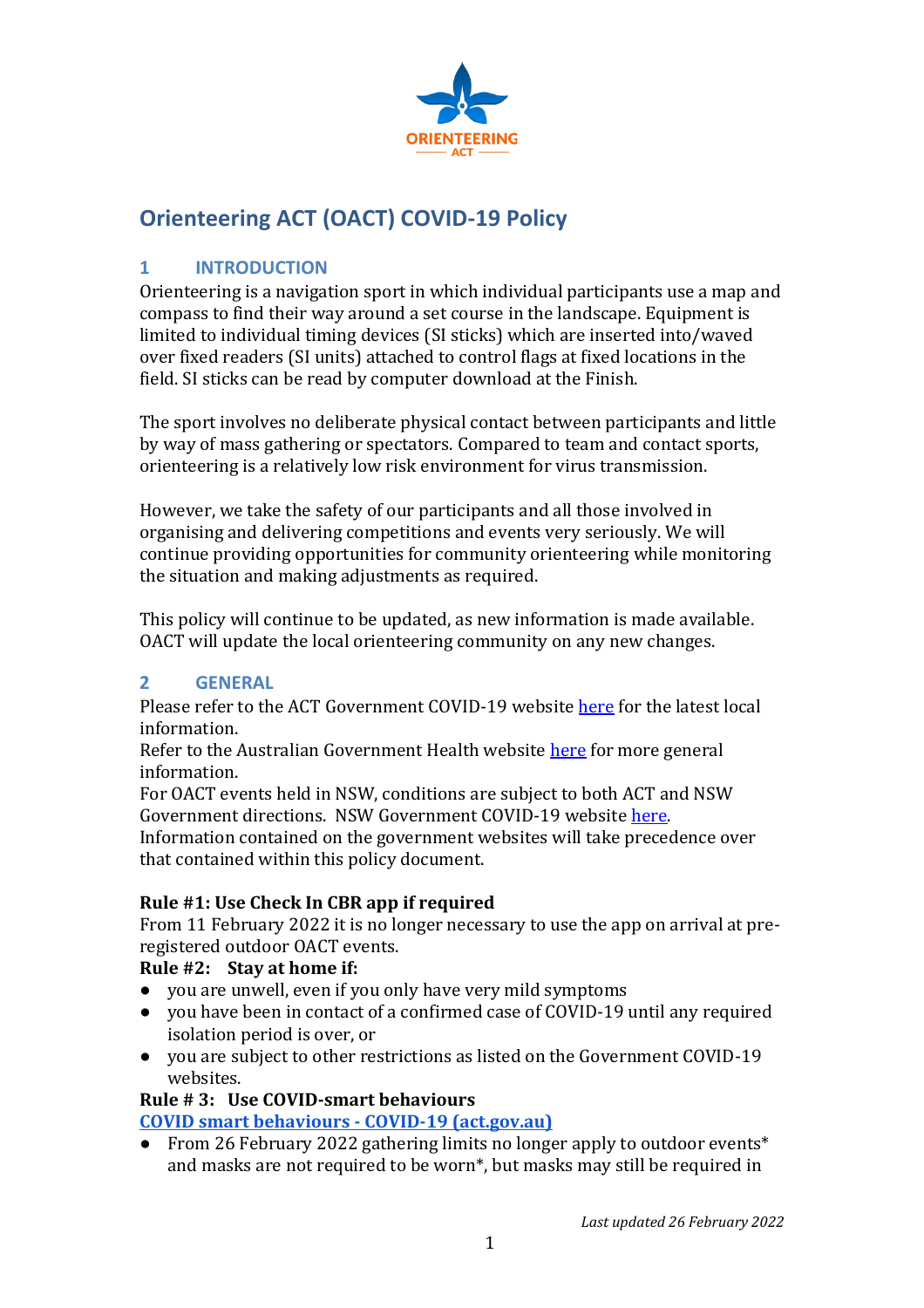some settings (for example at schools) even if they are not required at community OACT events.

\* If this changes, follow directions applying at that time on the relevant Government websites.

● Physical distancing means separating yourself from other people as much as possible (about 1.5 metres apart) when you're in public places.

**Be patient, courteous and respectful of others at all times. Please consider how your actions may appear in the eyes of your fellow orienteers, landowners or members of the public.**

#### **3 HYGIENE**

- Participants are encouraged to wash/sanitise their hands thoroughly before and after getting to the training or event.
- Hand sanitiser will be provided at the assembly area. However, participants are encouraged to bring their own hand sanitisers as well.
- Refreshments and food may be provided where appropriate arrangements can be made.
- No sharing of water bottles.
- No spitting.
- SIAC (SI Air) is highly recommended for all competitors to provide contactless control punching.

## **4 PHYSICAL DISTANCING**

- Avoid physical contact.
- Potential high density times are upon arrival and departure as well as at the assembly area and around Start and Finish. Actions around these are covered in more detail later in this policy.
- Shadowing of children around the course is permitted.

## **5 ORIENTEERING SPECIFIC CONDITIONS - GENERAL**

These conditions apply to all events, unless noted as exemptions and special conditions for certain types of events, which are listed in this document.

#### **Event entry policy**

Anyone entering an OACT event MUST comply with the current COVID-19 health advice in both their home state and the ACT. It is your responsibility to maintain physical distancing and practice good hygiene.

Refunds of entry fees will be considered for anyone who is unable to attend an event due to COVID-19 restrictions.

Information on travel to and from the ACT can be foun[d here](https://www.covid19.act.gov.au/travel)

#### **Event entry and procedure**

- Participants are encouraged to pre-enter and pre-pay before an event. Enteron-the-Day will be available at some events with EFT payments preferred. Newcomers will receive free entry to their first 3 events.
- Respective series Season Passes with pre-entry for all events will be available for OACT members. Members are encouraged to take up this option.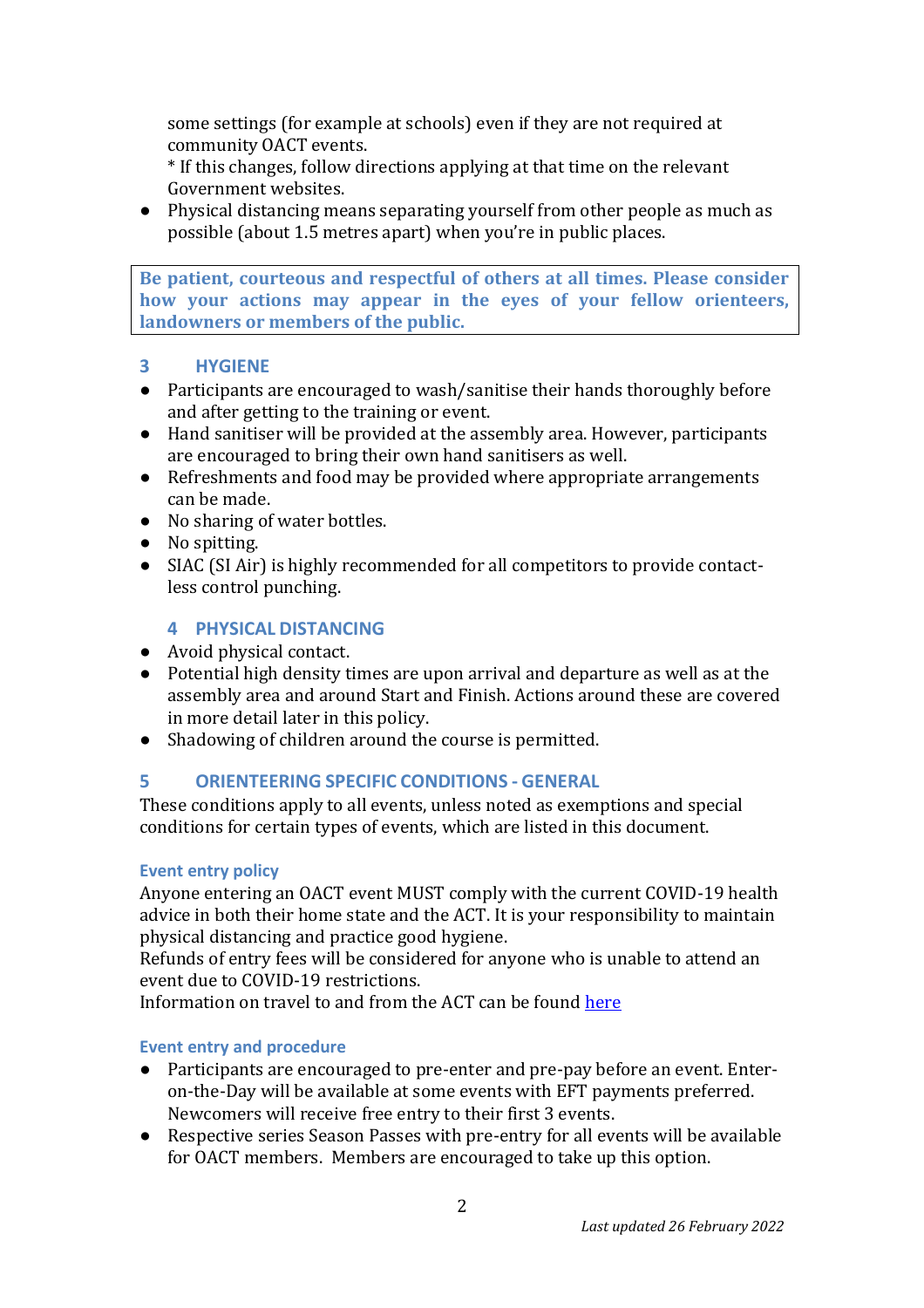- Participants wishing to change their registration details on the day MUST provide changes to Registration Officials. This includes those requiring Course changes, SI hire and changes and Compass hire.
- It is important that each individual Clear and Check their SI stick before their run, and punches the Start unit. This will ensure that all participants are accounted for at the end of the event.
- SI sticks are not to be shared.

#### **Assembly area**

● A key box may be available for those who wish to use it, however participants are encouraged to manage their own car key. *Example: bring a bag with your belongings and have your keys inside your bag.*

#### **Start**

- The start area will be organised to facilitate physical distancing, including during clear and check (NB Check is needed to turn the SIAC sticks on.)
- Maps will be available at the Start and separately printed Control Descriptions can be provided.
- When approaching the start, be ready for an immediate exit.
- If multiple people get to the start at the same time, spread out as much as possible and wait for your turn.

#### **Around controls**

- Respect each other. When approaching a control make sure to give time and space to earlier runners.
- This might mean a slightly longer time for individual competitors, but this is a side effect that everyone needs to accept.
- The use of SIAC (SI Air) sticks is highly recommended to maximise the distancing around controls and to provide contact-less control punching.

## **Finish and Download area**

- The download area will be organised to facilitate physical distancing.
- To further protect the computer operator and fellow runners, competitors should avoid approaching the download area while still breathing heavily following physical exertion on course.
- Print-outs of Split Times can be provided. If provided, the event organiser must arrange for hygienic safe handling.
- Participants should not return their maps after completing their course.
- The results will be available online on Eventor and Winsplits after the event.
- Where physical distancing allows, results may be displayed at the Assembly area.

#### **Coaching**

Coaching may occur provided participants are mindful of physical distancing. This includes small group training and programs such as Map Mates. Special rules may be applicable in some school settings.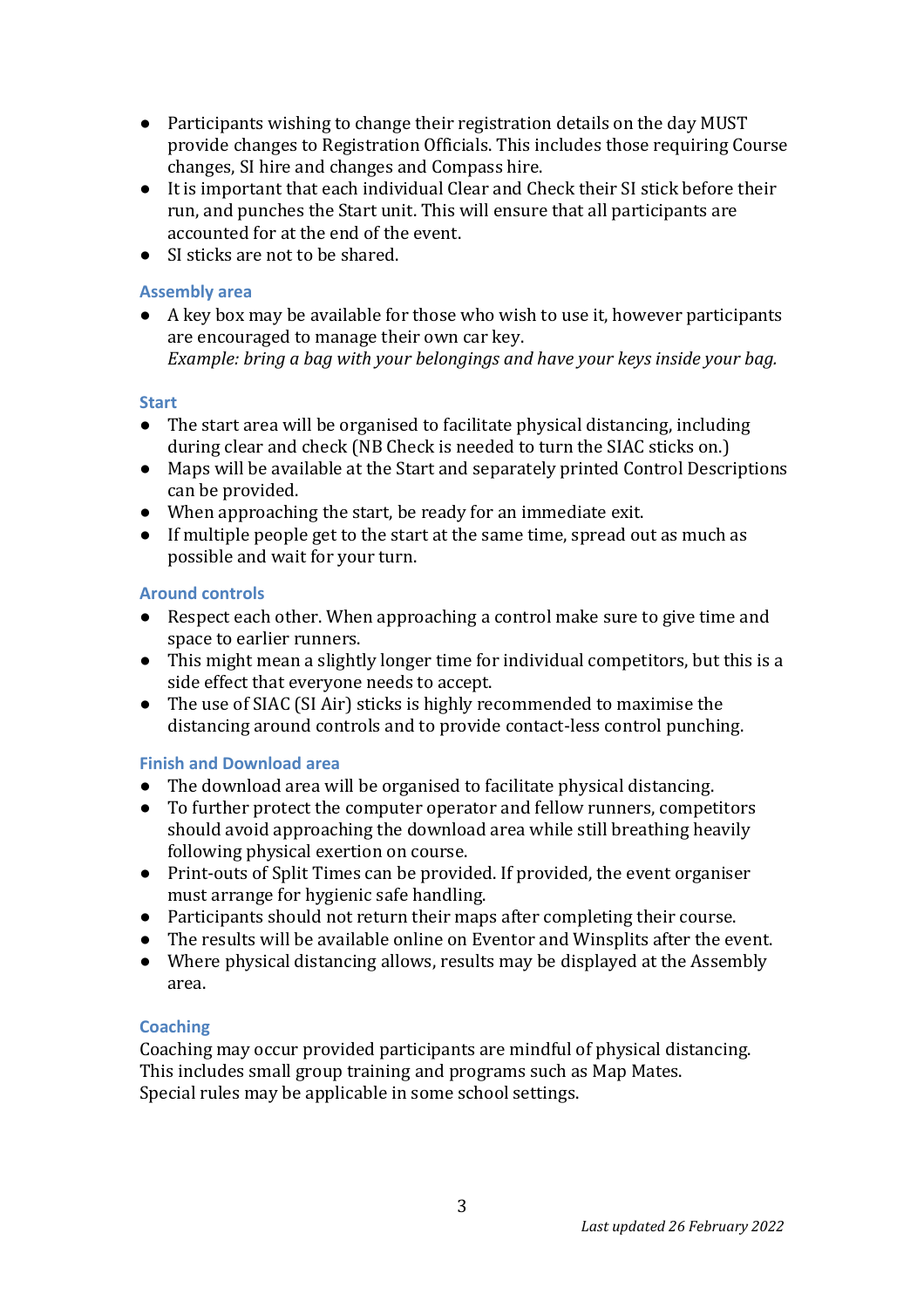The following Exemptions and Special Conditions apply:

#### **Mountain Bike Orienteering (MTBO)**

- Rented MTBO boards will be sanitised before and after use.
- Any rented equipment can only be shared between participants from the same household.

#### **Wednesday Midday Events**

- Season Passes and pre-entry registration and payment will be available.
- For participants who have not pre-entered, Enter-on-the-Day (EOD) is available with exact money (cash only) preferred. Registration is at the Assembly Area.
- EOD competitors are to provide their name and contact number to the event organiser.
- Punch cards may be used. Event timing will be honesty based.
- Maps will be pre-printed.

#### **7 COMMUNICATIONS**

- Information about these rules will be provided in the OACT ebulletin.
- The OACT COVID-19 Policy document will be available on the OACT website.
- There will be signs at the event to remind people of the distancing rules.

#### **Volunteers**

- Volunteers may be given a briefing on how to practice COVID-smart behaviours.
- Volunteers may also be provided with protective equipment if applicable.

#### **Course setters**

- Course setters should take into consideration that the SI-units need to be securely mounted to avoid physical touching when punching at the controls.
- Options to consider are to choose control locations where a stand can be used, and/or limit the number of controls used for an event.
- The course setters should position the control/SI-unit to allow a through flow of runners, as opposed to a tight entry/exit on the same path.
- Course setters and control collectors may be provided with protective equipment if applicable.

#### **Organisers**

- Organisers must ensure compliance with the OACT COVID-19 Policy.
- Organisers are to brief the volunteers on the Policy and provide adequate equipment, such as gloves, hand sanitisers etc.
- Organisers are responsible for putting up the Check In CBR and other COVID Safe reminder signs at the assembly areas if required.

#### **Computer operator**

- The main role of the computer operator at the event will be to set up the equipment and watch downloads for any irregularities.
- Access to the computer will be restricted.
- Results will be posted on Eventor and Winsplits after the events.